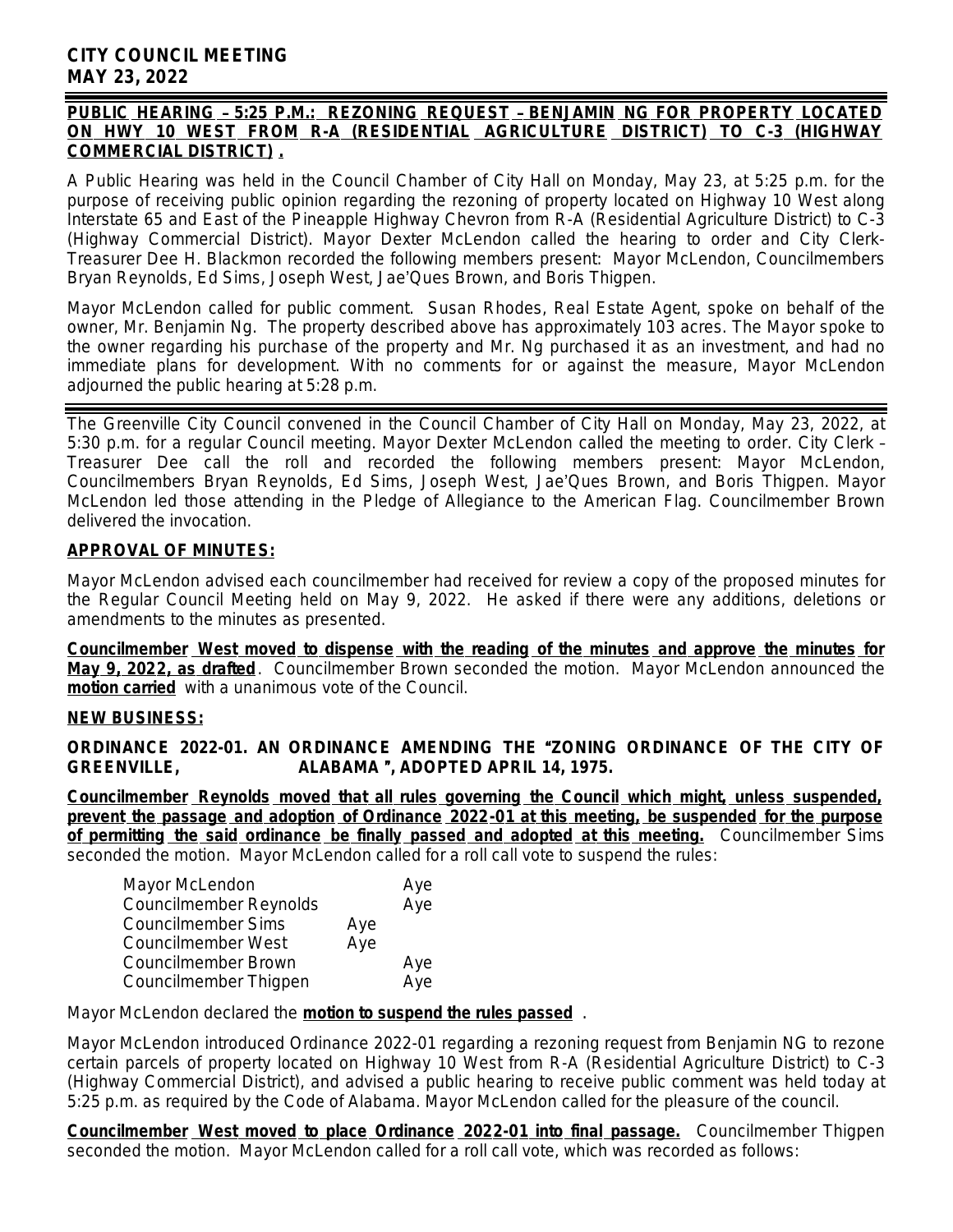| Mayor McLendon            |     | Aye |
|---------------------------|-----|-----|
| Councilmember Reynolds    |     | Aye |
| <b>Councilmember Sims</b> | Aye |     |
| Councilmember West        | Aye |     |
| Councilmember Brown       |     | Aye |
| Councilmember Thigpen     |     | Aye |

Mayor McLendon declared the **motion to adopt and ordain carried.**

**RESOLUTION 2022-17. AUTHORIZING THE CITY TO ENTER INTO AN AGREEMENT WITH CAVANAUGH MACDONALD CONSULTING, LLC TO PERFORM AN INTERIM ACTUARIAL STUDY OF THE CITY**'**S** "**OTHER POST EMPLOYMENT BENEFITS**" **[OPEB] TO COMPLY WITH GOVERNMENTAL ACCOUNTING STANDARDS BOARD STATEMENT # 75.**

Mayor McLendon asked City Clerk Blackmon to explain Resolution 2022-17. She stated the GASB 75 statement requires municipalities to have an actuarial study completed for Other Post Employment Benefits (OPEB) by the Governmental Accounting Standards Board to ensure the city provides enough money to cover retiree's health insurance.

**Councilmember Brown moved to adopt Resolution 2022-17, authorizing City of Greenville to enter into an agreement with Cavanaugh Macdonald Consulting, LLC to perform an actuarial study of the city**'**s** "**other post employment benefits** " **(OPEB) to comply with governmental accounting standards board statement #75.** Councilmember Sims seconded the motion. Mayor McLendon announced the **motion carried** with a unanimous vote of the council.

### **APPROVAL OF EXPENDITURES:**

**Councilmember Sims made a motion to approve the following expenditures:**

UNITED REFRIGERATION - \$3,626.21 (BUDGETED ITEM) ICE MACHINE FOR HORTICULTURE

SOUTHERN SAND & GRAVEL - \$3,730.00 REPAIR STORM DRAIN ON HICKORY STREET

THOMPSON CAT - \$27,814.98 (BUDGETED \$15,000 FOR MAINTENANCE & REPAIR LINE ITEM BUT CAME IN HIGHER)

MAINTENANCE AND REPAIRS TO #43A 963K CRAWLER AT LANDFILL

JDM SERVICES - \$6,585.70 (BUDGETED ITEM)

PIONEER CEMETERY REHABILITATION OF HEADSTONES

TCA ELECTRICAL - \$36,000.00 (AIRPORT AWARDED \$31,000.00 IN COVID MONEY, THE CITY WILL PAY THE \$5,000.00 DIFFERENCE.) REPLACE REILS (LIGHTS) ON EACH END OF RUNWAY 14-32

SUNBELT FIRE - \$8,320.98 (BUDGETED ITEM) REPAIR PUMP FOR FIRE ENGINE 33

Councilmember Brown seconded the motion. Mayor McLendon announced the **motion passed** with unanimous vote of the Council.

## **WEED AND DEBRIS VIOLATIONS:**

| A. PEAGLER LARRY                                    | 909 WALNUT ST        | 10 08 06 |
|-----------------------------------------------------|----------------------|----------|
| 24 2 001 034.000                                    |                      |          |
| B. EDWARDS CLAUDIA RENAE & CLAUDE JR 222 BURNETT ST |                      | 10.08.06 |
| 14 4 002 046 000                                    |                      |          |
| C. MAURO GRATEROL                                   | 428 SOUTH CONECUH ST | 10 08 06 |
| 24 3 000 026 004                                    |                      |          |

**Councilmember Brown moved to proceed to the next step of compliance for weed and debris violations pursuant to the City**'**s Code of Ordinances, and thereby authorize properties to be cleared at the owners**' **expense and the City Clerk to bill property owner for services.** Councilmember Reynolds seconded the motion. Mayor McLendon announced the **motion carried** with a unanimous vote of the Council.

#### **OTHER BUSINESS:**